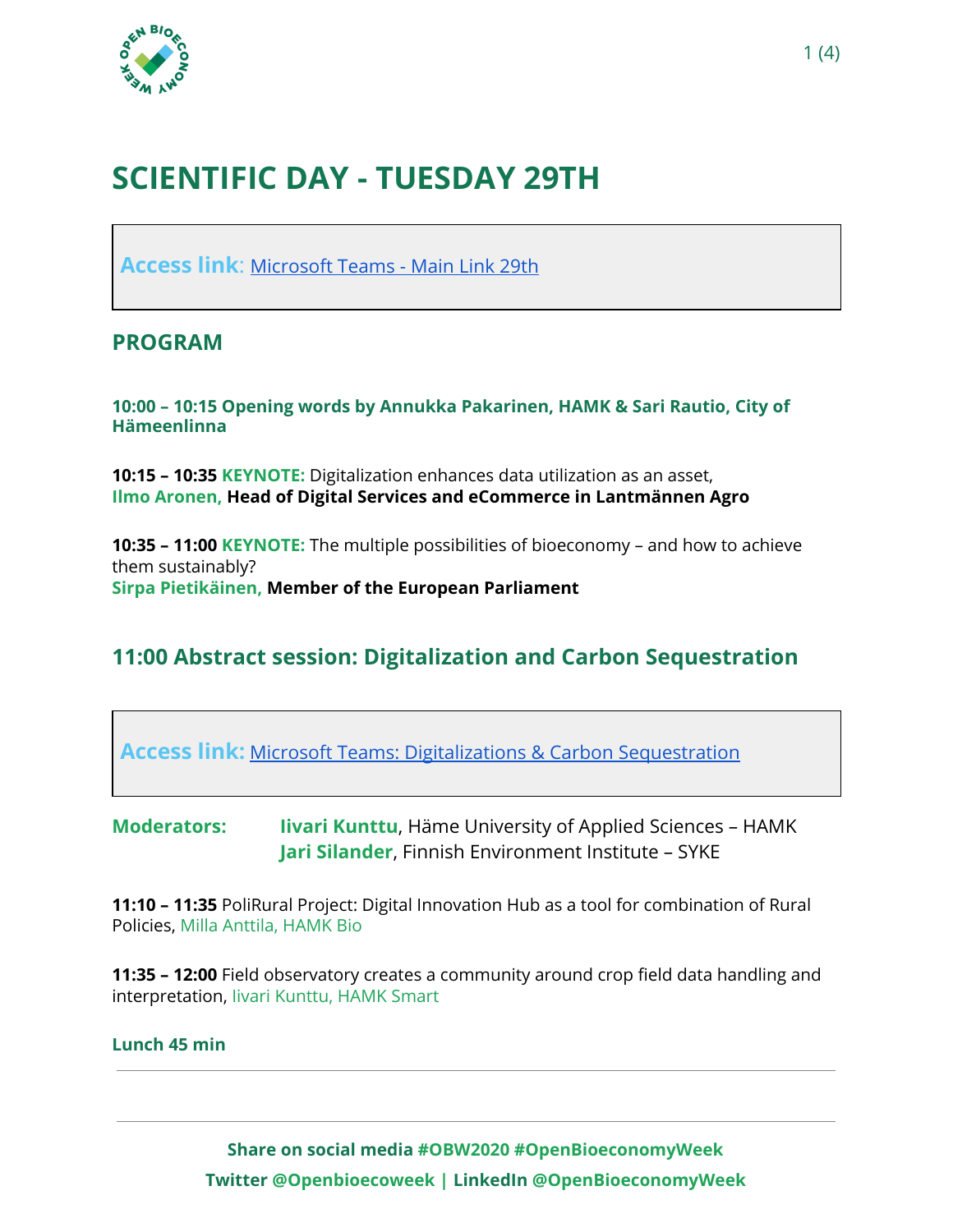

**12:50 – 13:15** How to Use AI to Detect Anomalies in the Wastewater Network, Tuomas Koskinen, Neuroflux

**13:15 – 13:40** Towards developing verification tools for carbon sequestration in soils, Istem Fer, Senior Researcher, Finnish Meteorological Institute

**13:40 – 14:05** Combination of agricultural satellite and drone imagery, Olli Niemitalo, HAMK **Smart** 

**Coffee break 10 min**

**14:15 – 14:40** Atlas of Best Practices – a tool for sharing experiences and interesting examples not only about waste biomass processing, Dr. Karel Charvát, Czech Center for Science and Society

**14:40 – 15:05** Barn 4.0 – continuous monitoring of barn conditions, Olli Koskela, HAMK **Smart** 

**15:05 – 15:30** A practical IoT based tool to monitor and interpret temperature development of silage in Finnish silage bunker, Gert Hattingh, HAMK Smart

#### **15:30 – 15:40 Abstract sessions: Feedback and conversation**

**15:40 – 16:05 KEYNOTE:** Viral monitoring to prevent hazards along the food chain production: challenges and opportunities**, Fernando Spilki, Feevale University, Brazil** (taking place in the main link: [Microsoft](https://teams.microsoft.com/l/meetup-join/19%3ameeting_MmJiYmJkNTgtZmJiNS00MmQ5LWJmOGMtNDRkMjQ3MzExNzkz%40thread.v2/0?context=%7b%22Tid%22%3a%22fbd2f045-b34c-4673-9534-8f2374355cec%22%2c%22Oid%22%3a%228c2882a5-f139-47b1-9396-5ded6d36035c%22%7d) Teams - Main Link 29th)

### **11:00 Abstract session: Food Value Chain**

**Access link:** [Microsoft Teams \(Continues in the Main Link\)](https://teams.microsoft.com/l/meetup-join/19%3ameeting_MmJiYmJkNTgtZmJiNS00MmQ5LWJmOGMtNDRkMjQ3MzExNzkz%40thread.v2/0?context=%7b%22Tid%22%3a%22fbd2f045-b34c-4673-9534-8f2374355cec%22%2c%22Oid%22%3a%228c2882a5-f139-47b1-9396-5ded6d36035c%22%7d)

**Moderators: Tuomo Tupasela**, Natural Resources Institute Finland – LUKE **Fernando Spilki**, Feevale University, Brazil

**11:10 – 11:35** Microbial processing for nutritional enhancement of plant-based products, Minna Kahala, Natural Resources Institute Finland (LUKE)

> **Share on social media #OBW2020 #OpenBioeconomyWeek Twitter @Openbioecoweek | LinkedIn @OpenBioeconomyWeek**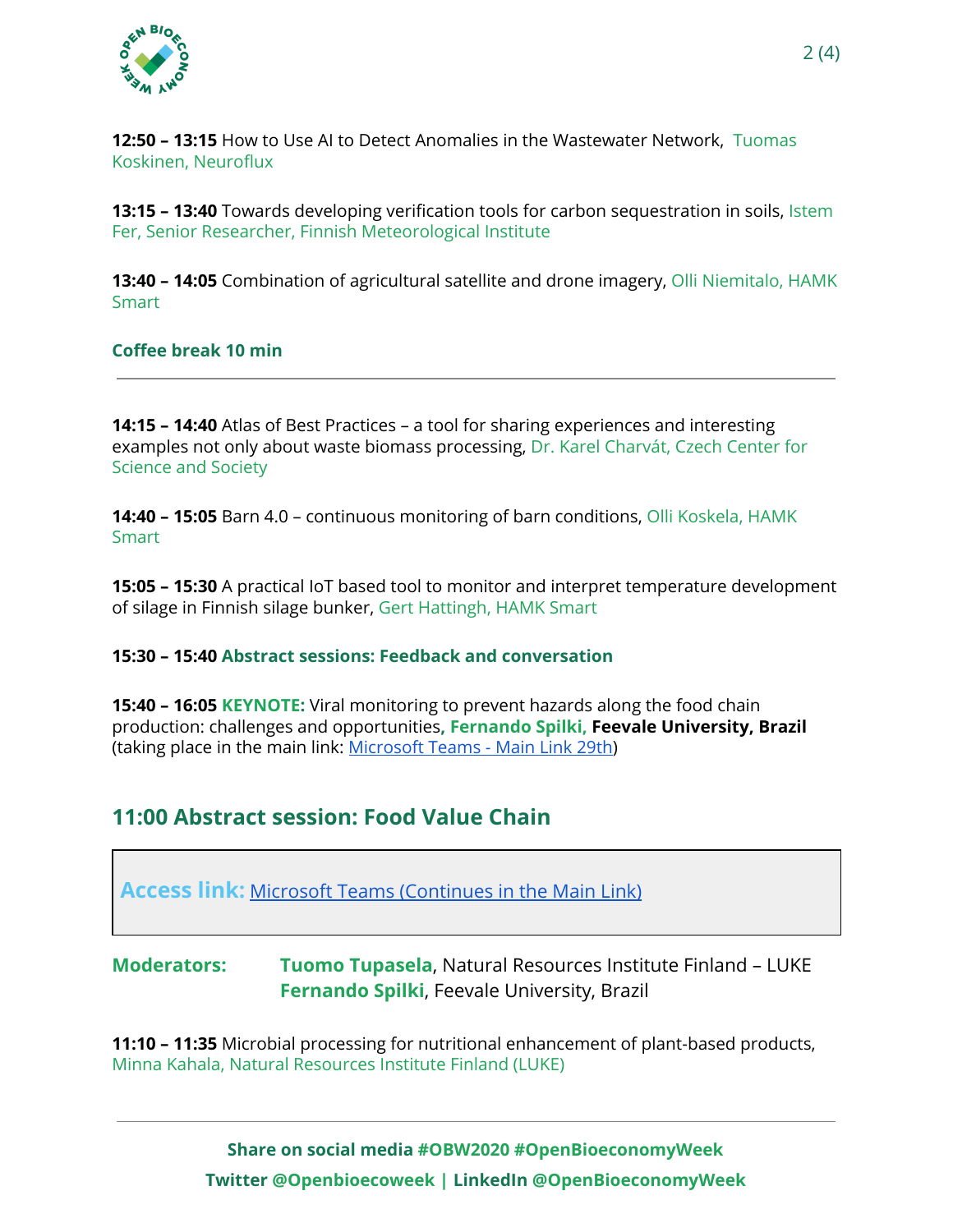

**11:35 – 12:00** Regional bioreactor – efficiency analysis via iterative simulation tool, Clemens Dempers, Polar Analytics

#### **Lunch 45 min**

**12:50 – 13:15** Modern food systems' futures – the role of digitalization and technological development, Titta Tapiola, Natural Resources Institute Finland (LUKE)

**13:15 – 13:40** Technology-Mediated resilience building for livestock farmers in asals, Eija Laitinen, HAMK Bio

**13:40 – 14:05** Innovate organic agriculture to promote sustainability: A view in the light of the bioeconomy concept and fair trade, Camila Cidón, University of Feevale

#### **Coffee break 10 min**

**14:15 – 14:40** Analysis of the biorefineries impact on the Bioeconomy based on sustainable development goals. Avocado residues case in the Colombian context, Sara Piedrahita Rodríguez, Universidad Nacional de Colombia sede Manizales

**14:40 – 15:05** Bio-based solutions to improve the socio-economic context of rural zones in developing countries: The avocado case in Colombia, Juan Camilo Solarte Toro, Universidad Nacional de Colombia sede Manizales

**15:05 – 15:30** Sustainable innovation of microbiome applications in the food system, Anne Pihlanto, Natural Resources Institute Finland (LUKE)

#### **15:30 – 15:40 Abstract sessions: Feedback and conversation**

**15:40 – 16:05 KEYNOTE:** Viral monitoring to prevent hazards along the food chain production: challenges and opportunities**, Fernando Spilki, Feevale University, Brazil** (taking place in the main link: [Microsoft](https://teams.microsoft.com/l/meetup-join/19%3ameeting_MmJiYmJkNTgtZmJiNS00MmQ5LWJmOGMtNDRkMjQ3MzExNzkz%40thread.v2/0?context=%7b%22Tid%22%3a%22fbd2f045-b34c-4673-9534-8f2374355cec%22%2c%22Oid%22%3a%228c2882a5-f139-47b1-9396-5ded6d36035c%22%7d) Teams - Main Link 29th)

**16:05 – 16:15 Final words and end of the first day**